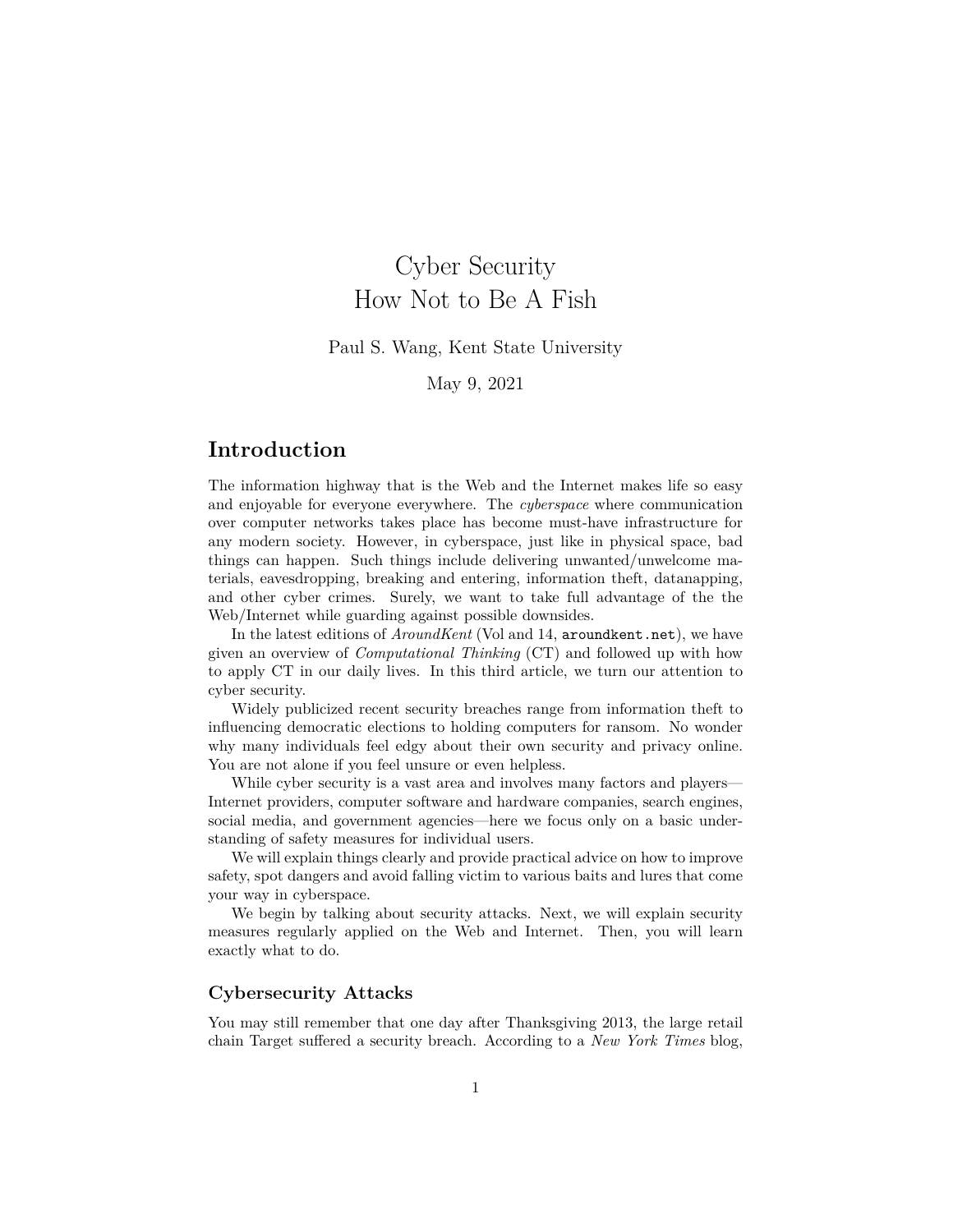"Cybercriminals appear to have focused on the point-of-sale systems in Target's retail stores, which collect information from customers' credit and debit cards, and potentially personal identification numbers, or PINs." The stolen information can be used to create counterfeit credit or debit cards.

In May and June 2017, two back-to-back *ransomware* attacks took place. The *WannaCry* ransomware and a cross of it with the *Petya* ransomware infected tens of thousands of computers worldwide, according to *The Intercept* and *The New York Times*. A ransomware holds an infected computer for ransom by encrypting all its files. The files are decrypted only when payment has been made.

Cybersecurity attacks can be from a single individual or a well-organized group, some, the so-called *advanced persistent threat* groups, could be connected to industry or even governments.

A June 13, 2017 *Bloomberg News* article titled *Russian Cyber Hacks on U.S. Electoral System Far Wider Than Previously Known* said "*the Russian hackers hit systems in a total of 39 states*".

Generally, a cybersecurity attack exploits one or more vulnerabilities in your system or network, including the Internet as well as phone networks. Here are some types of attacks that should concern us end users.

- Phishing—Collecting private or confidential information such as userids, passwords, Social Security numbers, driver's license numbers, account numbers, phone numbers, PINs, addresses, and birth dates by tricking users to supply them through phone calls, emails, or fake websites. For example, an email may ask the user to increase email storage space, change login information, fix an old unpaid invoice, or manage a package delivery by clicking a link in the email. The link leads to an official looking online form put up by the attacker. Or, a scam may inform you of a sudden wealth that you can receive by sending your bank account information and often a handling fee or tax!
- Spoofing—Pretending to be someone, at some IP address, from a certain website, sent from some email address, or located at certain GPS locations. Spoofing is usually done by falsifying data used in communication protocols. For example, the email sender (the From header) can be spoofed easily.
- Malware—Malicious software of all kinds including computer viruses, ransomware, worms (spreading themselves through the network), trojan horses (hiding in seemingly legit applications), keyloggers, spyware, and rogue security programs.
- Eavesdropping—Spying by secretly monitoring network communications or leaking electronic emissions from equipment. The man-in-the-middle attack carries this further by intercepting messages between two correspondents, and perhaps even altering the messages as they are passed along to the other end.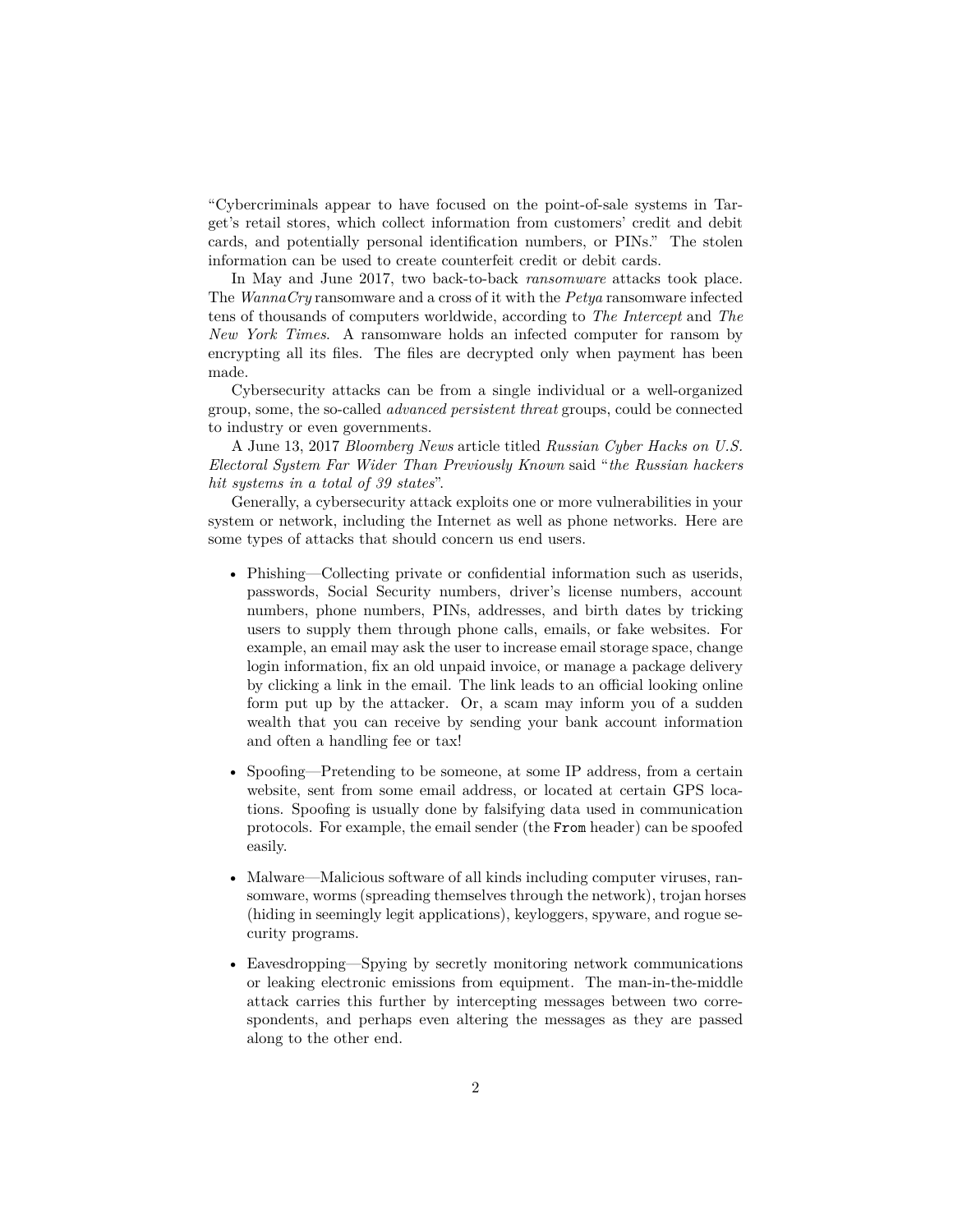Cyber crimes are a serious and global concern. Governments, private sectors, and academic institutions have acted to produce countermeasures, including legislation, regulation, law enforcement, protection of communication infrastructures, and *Computer Emergency Readiness Teams* (CERTs) in the USA and other countries.

### **Lock and Key**

Security in cyberspace is not so different from that in physical space. In any case, there is no escaping from the need to deal with our own security in cyberspace. It may be a bother but there's no alternative.

How do we keep things safe in physical space? Is it not lock and key? The same goes for cyberspace. There, we want to keep our email account, bank account, online purchase accounts (Amazon or eBay account for example), memberships (Facebook, Twitter, LinkedIn, or Netflix membership for example), and so on under lock and key as well. These are known as *protected resources* online.

To unlock and access a protected resource, the key is usually a *useridpassword* pair. Only the correct userid and password can unlock the protected resource and give you access. This process is usually called *login* or *signing in*. The assumption is that only the owner has the key and no one else does. Hence, we must do our best to keep it that way.

In cyberspace, the process of verifying the identity of a user in order to grant access to protected (locked) resources is known as *authentication*. The most common way of authentication for users is by userid and password.

### **Taking Care of Passwords**

In physical space we need to take care of our lock and key. In cyberspace we must also safekeep our userid and password.

- Avoid short passwords. Use 12 or more characters that include uppercase and lowercase letters, numbers, punctuation marks, and special symbols. Keep your password easy to remember but hard to guess. Don't use family names, 1234, 0000, or whole words. For longer passwords, consider a secret phrase.
- Don't use the same password in different places. This way, if a password were compromised, the damage would be limited to one place. But, this means that you will have many passwords, one for each of your accounts online.
- Write down your userid, password, and other authentication information (such as answers to security questions) somewhere safe. Consider saving them in a file kept offline (on a USB drive for example). It is best to also encrypt the file.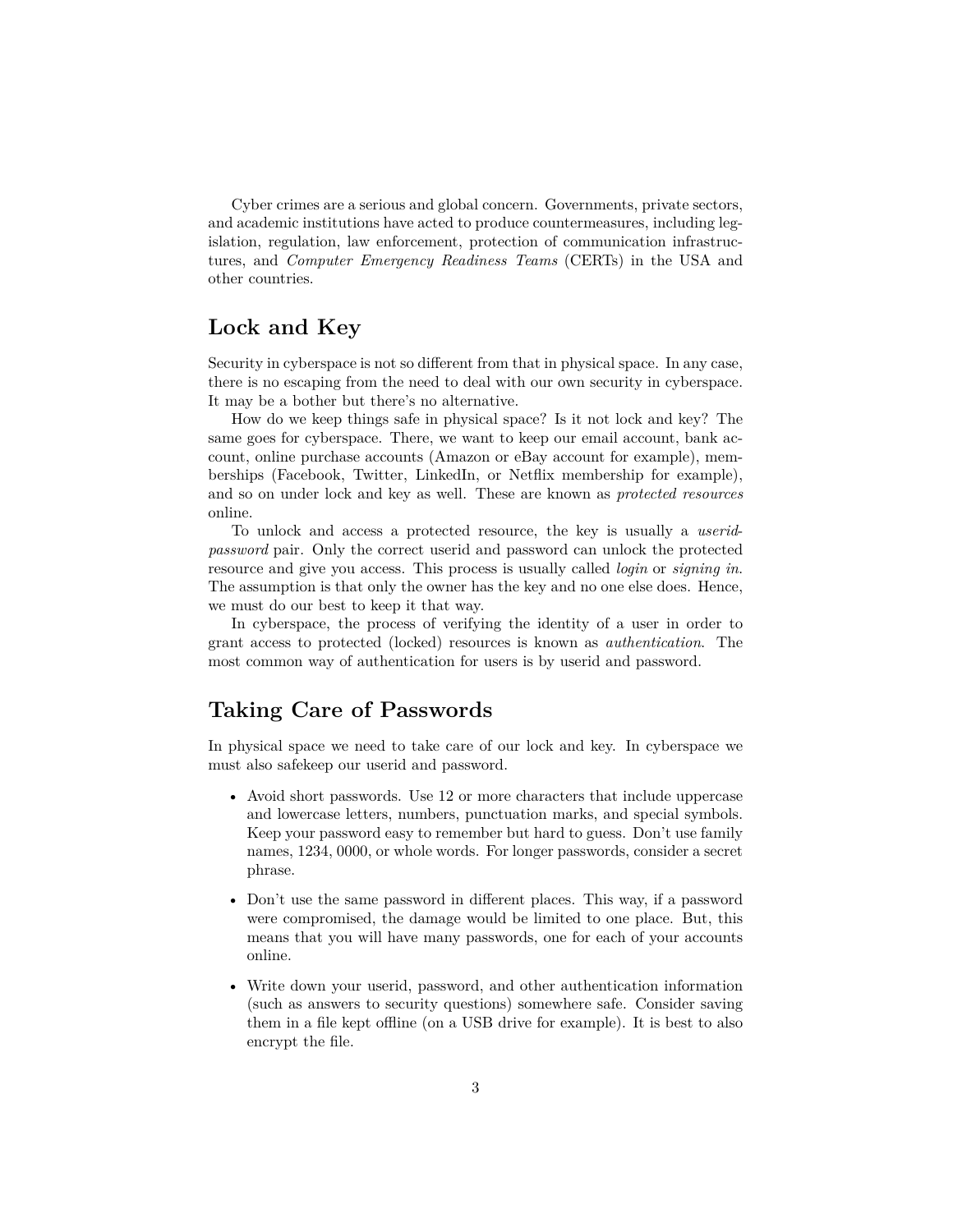- When setting up answers to security questions, avoid using real answers and invent your answers instead. For example, use a fake birthday, mother's maiden name, hobby, model of first car, and so on. Record these in your file too.
- Change your passwords from time to time just to be extra safe.
- Make sure you are not being observed or video recorded when you log in. This is especially important when you are in a public place. Consider login to important places only from the privacy of your home. To be extra secure, set aside a computer for the sole purpose of doing important business online. Don't use that computer for any other purpose.
- Do not leave your computer or cellphone unattended after login. Lock the screen if you must leave for a short while. Always log out immediately after finishing your business. Close your browser or shutdown your system afterwards.
- Use the browser auto-login feature, where your browser remembers your userids and passwords for different websites, only if you enable a *browser master password* to protect the saved login information from others who may gain access to your computer. Select your browser's advanced security option to set your master password.

### **Dear Me, My Password!**

You are not alone in feeling frustrated when you cannot remember a certain password. It happens to all of us, including those who never thought it possible for them. It is tempting to cop out and use the same password at many different places, making it easier to remember. Of course, that is unsafe and ill advised. Saving your passwords in a secure file is a good solution.

It is always possible to reset your password. Usually, *forgot my password* is an option at login time. Clicking on that option starts a process where you need to answer questions to establish your identity and to demonstrate that you are the owner of an account. The answers you provide will be checked against data stored in your account (your address, email address, phone number, security question answers, and so on) for verification. When things check out, you will receive an email with instructions for setting up a new password.

Your email address, being a way to identify your account and to send information to you and you alone, is critical in this whole password reset process. Therefore, it is important for you to make sure that no one except you can receive your email. It is never a good idea to allow someone else to handle your email.

The point is, if someone could receive your email that person would potentially be able to reset the password to some other account of yours, such as, goodness forbid, your bank account.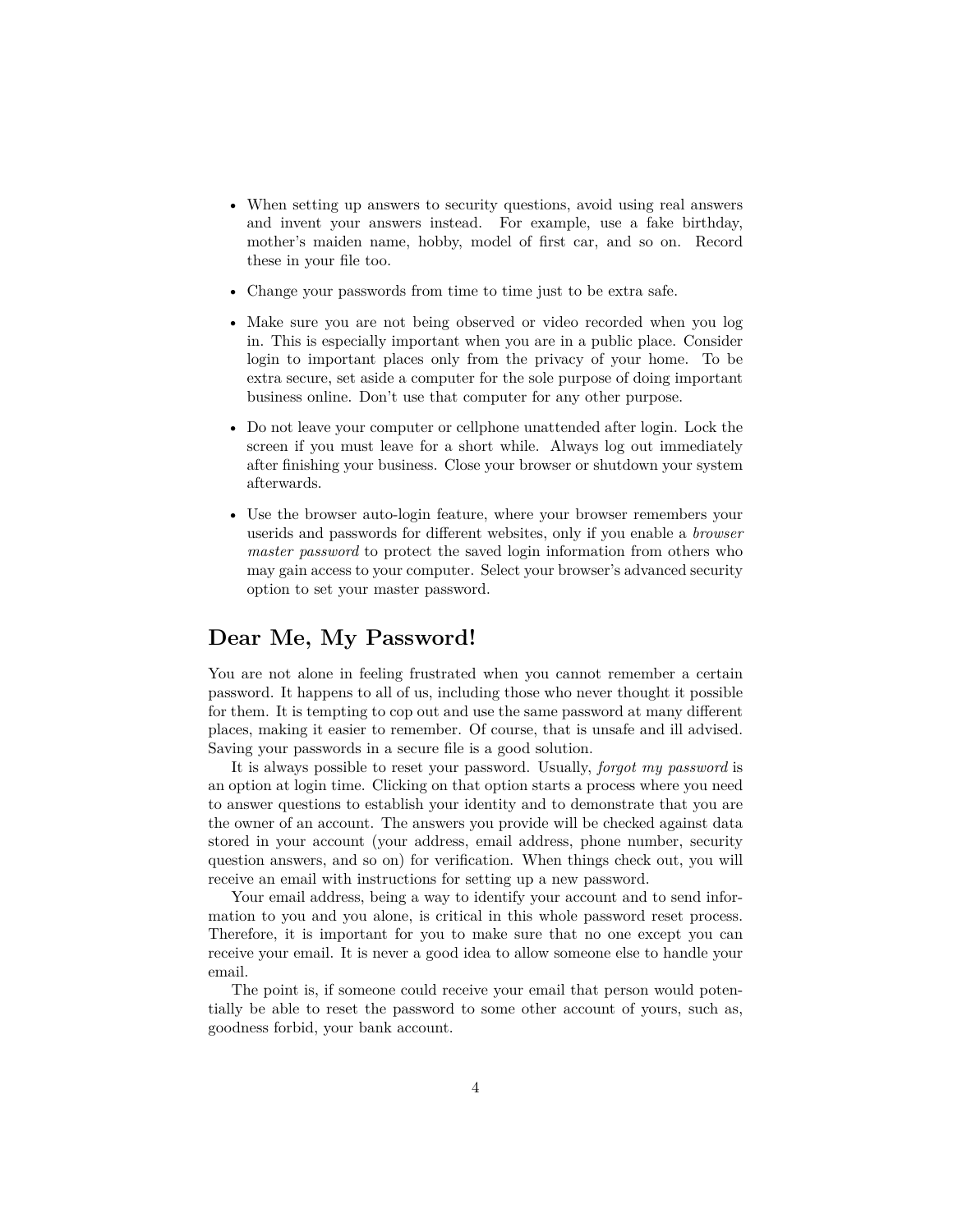The same goes for your cellphone. A text message to your cellphone can be an alternative to email for resetting your password. And no one needs to be reminded that losing your cellphone is bad.

## **Encrypting Your Sensitive Data**

To keep files with sensitive data on your computer safe, you should encrypt them. For example, you may store scanned copies of family driver licenses, passports, birth certificates, stock certificates, and so on in files. It is a good idea to encrypt such files. The file with login info should be encrypted. Or use a password manager, such as LastPass, to store your passwords.

When a file is encrypted, it becomes a pile of scrambled garbage data to anyone but the person who knows the key to decrypt the file back to its original readable form. Many tools are available for file encryption including Microsoft Word, LibreOffice, and AES Crypt, just to name a few. Be careful, forgetting the key for decrypting a file means the file will be lost forever. It is OK to use the same master key for all your encrypted files. Just make sure that key is secure and not used for any other purpose.

Back up your encrypted files. You don't want to lose these files if something happens to your computer.

### **Cybersecurity Habits**

Organized countermeasures and the technologies on the Web and Internet for identification, authentication, encryption, and so on are all well and good. But, the human factor is still the weakest link in cybersecurity. As users in cyberspace, we all need to do our best to tighten security, and hopefully we can collectively make cyberspace more secure for everyone.

Here are some suggested actions for individual users.

- Make sure system updates relating to security are installed as soon as possible.
- Enable firewalls and configure them correctly on your routers and computers. On your wireless router, use WPA2/WEP wireless security and turn off remote admin access.
- Download and install software only from known and trusted websites. Avoid FREE software that is too good to be true.
- Encrypt sensitive files on your computers and smartphones.
- Do not give your userid or password in response to an email or a phone call.
- **BACK UP** your important files on external disks (detachable from your computer), on flash drives, or on the cloud in encrypted form.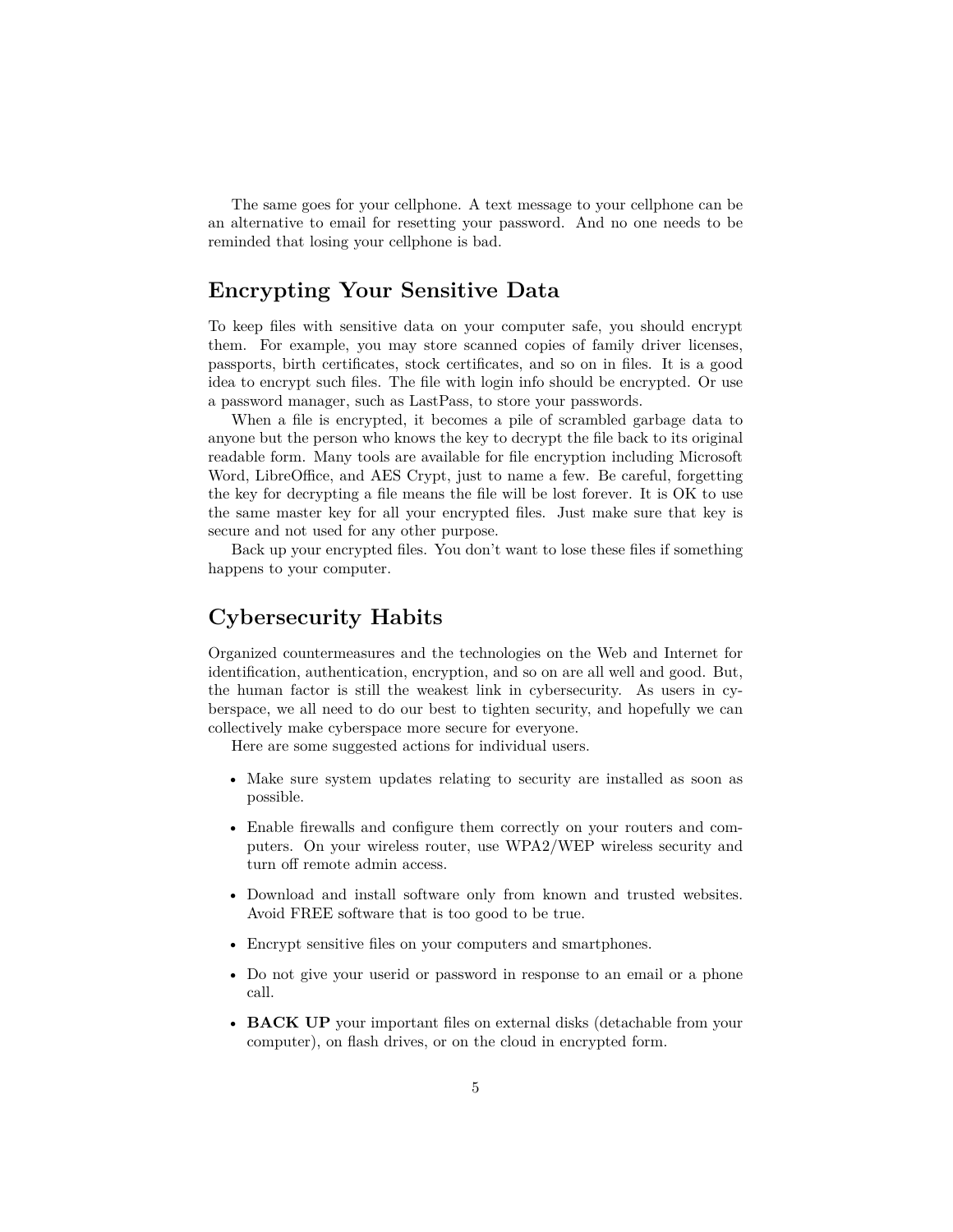- Do not access your online accounts from public places or use borrowed computers.
- Keep your laptops, tablets, and smartphones with you all the time. Close down your Web browser after finishing with a login session. Lock the screen if you need to be absent for a short while. Do not leave them in your car or otherwise lying around!
- Be careful with flash drives and other similar free gift items. They may contain malware that can infect your computer.
- Be extra careful with Microsoft IE and Outlook; most security attacks target these applications due to their popularity. Consider using computers running Unix/Linux.
- For mobile devices, install apps only from official app stores, and enable the screen lock (and SIM card lock) features. Install an anti-virus app.

Do your best, and you'll be glad you did. If everyone does his/her part, cyberspace will be that much more secure.

#### **Use Common Sense**

When you receive an email with a fantastic deal that sounded too good to be true. It usually is. Do not open any attachments. Delete the email immediately.

To lore you in, phishing emails make up different stories such as online storage over quota, security policy changes, package delivery problems, and other clever tricks. Be suspicious, do not believe such stories without double checking on your own.

No legit business or organization will send email to a customer and give some excuse to ask for your userid and password. Neither will they give you a clickable link to enter such information. If you receive an email like that, it may indeed lead you to a phishing site where any information you enter will be stolen. You can spot the phishing site by paying attention to the browser Location box where the site URL is displayed. Is the URL the official company site? Is there a lock icon next to the URL? If not, get out of there immediately.

Web browsers will display a secure icon in the form of a *closed padlock* when HTTPS (secure HTTP) is in use. This means data traffic between you and the site is encrypted to prevent eavesdropping. Clicking on the lock icon reveals the *digital certificate* of the site. Examine the certificate to satisfy yourself that the site is not counterfeit.

To be safe, avoid clicking any link in an email or strange site. Always go to your intended site directly on your own by typing in its URL such as bankofamerica.com, vanguard.com, or amazon.com. Well-managed businesses and organizations usually send sensitive information to customers not by email but by messages placed in a secure inbox accessible only after login.